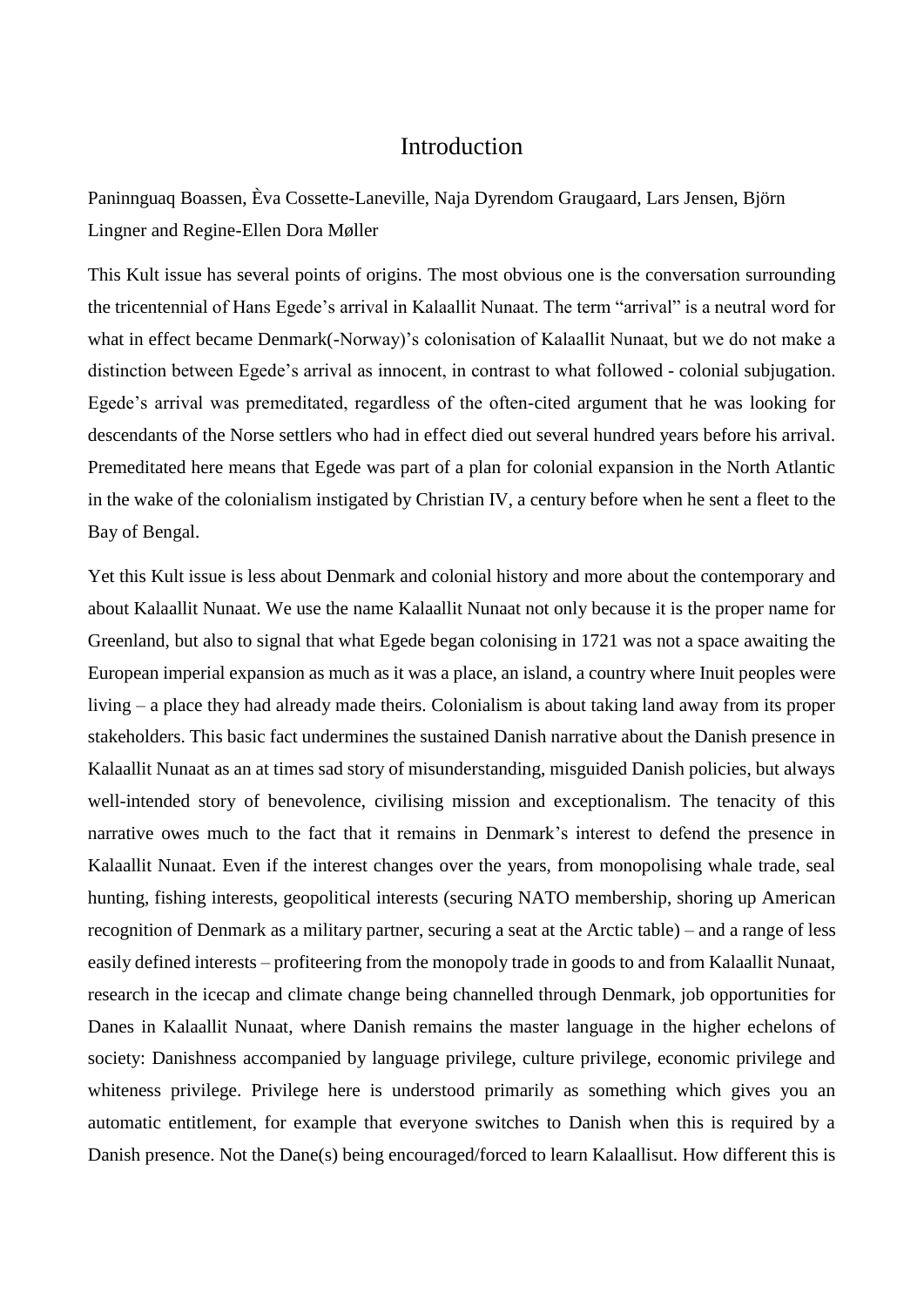from what migrants coming to Denmark are being required to do. Privilege makes you blind – you don't see that the elephant in the room is you.

When we began discussing doing a Kult issue, at the time loosely entitled  $-300$  years after Hans Egede – we were interested in the events leading up to the tricentennial. Then covid-19 came and what was already a divisive event - marked by the conflictual aspects of what followed Hans Egede's arrival - was cancelled. Covid was thus a blessing in disguise though it also ruled out the possibility of making new connections, for example between the new pandemic and earlier European introduced epidemics, such as smallpox, that had created havoc in colonial Kalaallit Nunaat society.

One of the topics we discussed while planning this issue was how to find ways of including the general society in Kalaallit Nunaat in the dialogues about the history of colonisation, contemporary issues related to colonisation, and decolonisation. Young Indigenous peoples around the world are using social media platforms to inform and discuss indigeneity, ongoing colonial oppressions, and the different ways of decolonising the minds, bodies, institutions, lands, and ways of knowing and living. In Kalaallit Nunaat, the students at the national university, Ilisimatusarfik, have taken interest in their country's colonial history as well as Indigenous and decolonizing methodologies. Outside the university, the younger generation of Kalaallit have become part of the Indigenising and decolonising movement through social media. The discussions about colonisation and decolonisation in Kalaallit Nunaat among the younger generation, however, occur primarily in Danish and English which leaves out the population who may not understand these Western languages that well. We therefore include a conversation piece in Kalaallisut written by Regine-Ellen Møller that introduces concepts from the English language commonly used in the topics of colonialism and decolonisation. The conversation piece explains the concepts in Kalaallisut and gives examples of situations in Kalaallit Nunaat and Denmark. By doing so, Regine-Ellen attempts to adapt the concepts to a Greenlandic context to further the understanding of the colonial history and the related concepts of colonialism.

Another topic is the future of Greenland, which is very uncertain, but with recent incidents, and the inactivity of being isolated in your own home, it has benefitted the causes fighting for equal rights. It is a battle that has been going on for as long as humankind can remember, and there are always people that believe they have reached a time in history where genuine strides are being made towards an equality based global society. At least in Greenland this development has only been going on for 300+ years, so it might be true that Greenlandic people are heading towards a situation in which the gap between the cosmopolitan and average Greenlander are closing at a rapid pace.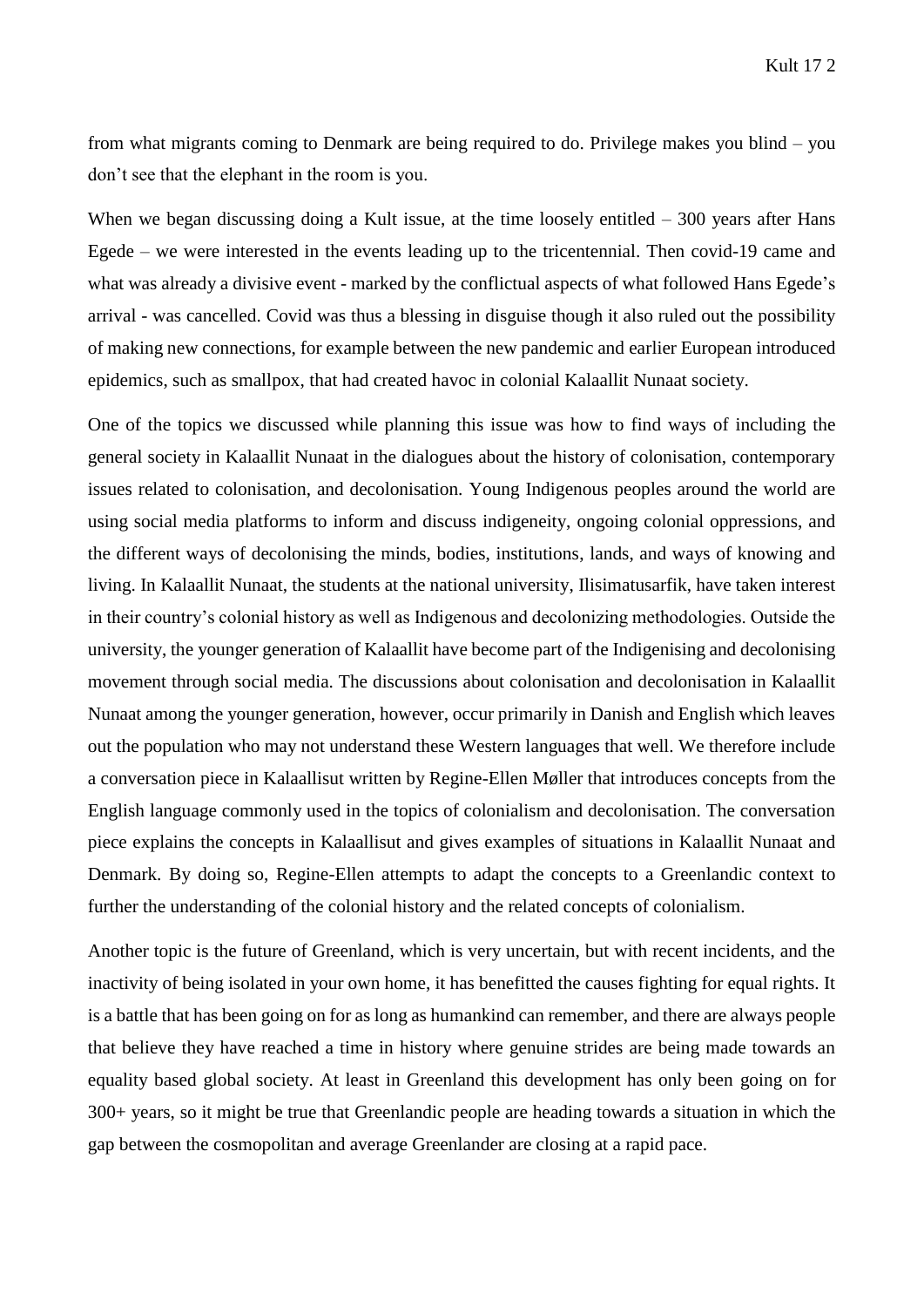As Kalaaleq writer and politician, Augo Lynge, wrote in the beginning of the twentieth century, the Greenlandic people today can be seen as resulting from a mix between Inuit and Danish culture. Not only is it visible in people identifying themselves as Greenlandic today, there is a great variety, but also in values and celebrated occasions. Industrialisation has been a great influence in at least the past 5 generations for the western population, but Greenland was only just introduced to the rest of the world 3-4 generations ago. There are still communities who have lived in "relative isolation" from the "modern world", but there are examples of countries that have gone through fast-paced modernisation into a capitalistic society e.g. South Korea. There are several problems in such an instantaneous industrialisation of a country, especially for the mental health of the population. It is because of examples from other countries that all propositions of the future of Greenland are so heavily scrutinized. It is not easy to make a clear path through all the possible disasters when it has not even been announced from the Greenlandic population which future they want for their country.

Focusing on contemporary Kalaallit Nunaat and its possible futures entails the question of alternatives, of how to do things differently. For two of the editors and authors of this issue, Björn Lingner and Naja Dyrendom Graugaard, the Kalaaleq researcher and scientist, Lene Kielsen Holm, had for a long time set an example with respect to knowledge production in and by Kalaallit Nunaat. Her internationally recognised research was ground breaking in its insistence on decolonising research methods by working not only with, but also for affected, local communities. Sadly, Lene Kielsen Holm passed away in January 2021, so the planned interview with her could not go ahead. Instead, Björn and Naja conducted an interview with two of her colleagues and friends, a conversation focused around Lene Kielsen Holm's work, and thus also a conversation about co-creating knowledge, decolonising and Indigenising research methods, the importance of language and other related topics as they manifest in, and thus provide an insight into, the contemporary, postcolonial Kalaallit Nunaat. Even if Lene Kielsen Holm will not continue her many projects, her legacy also points to a contemporary Kalaallit Nunaat (and probably also a wider, postcolonial Arctic) that is not only defined by its problematic (post-)colonial legacies, but also by the active, creative, and passionate (re-)negotiation and (re-)construction of it by its inhabitants. Lene Kielsen Holm leaves multiple legacies, only some of which the article in this issue touches upon. But one of the ways of understanding her work and legacy is to see them as part of the emergence of an increasingly "sovereign" Kalaallit Nunaat, working on self-defined ways of creating knowledge about itself and its entanglements with the current global conjuncture. "Sovereignty" is a central topic in both Èva Cossette-Laneville and Lars Jensen's articles on Nunavut and Kalaallit Nunaat-Indigenous Australia.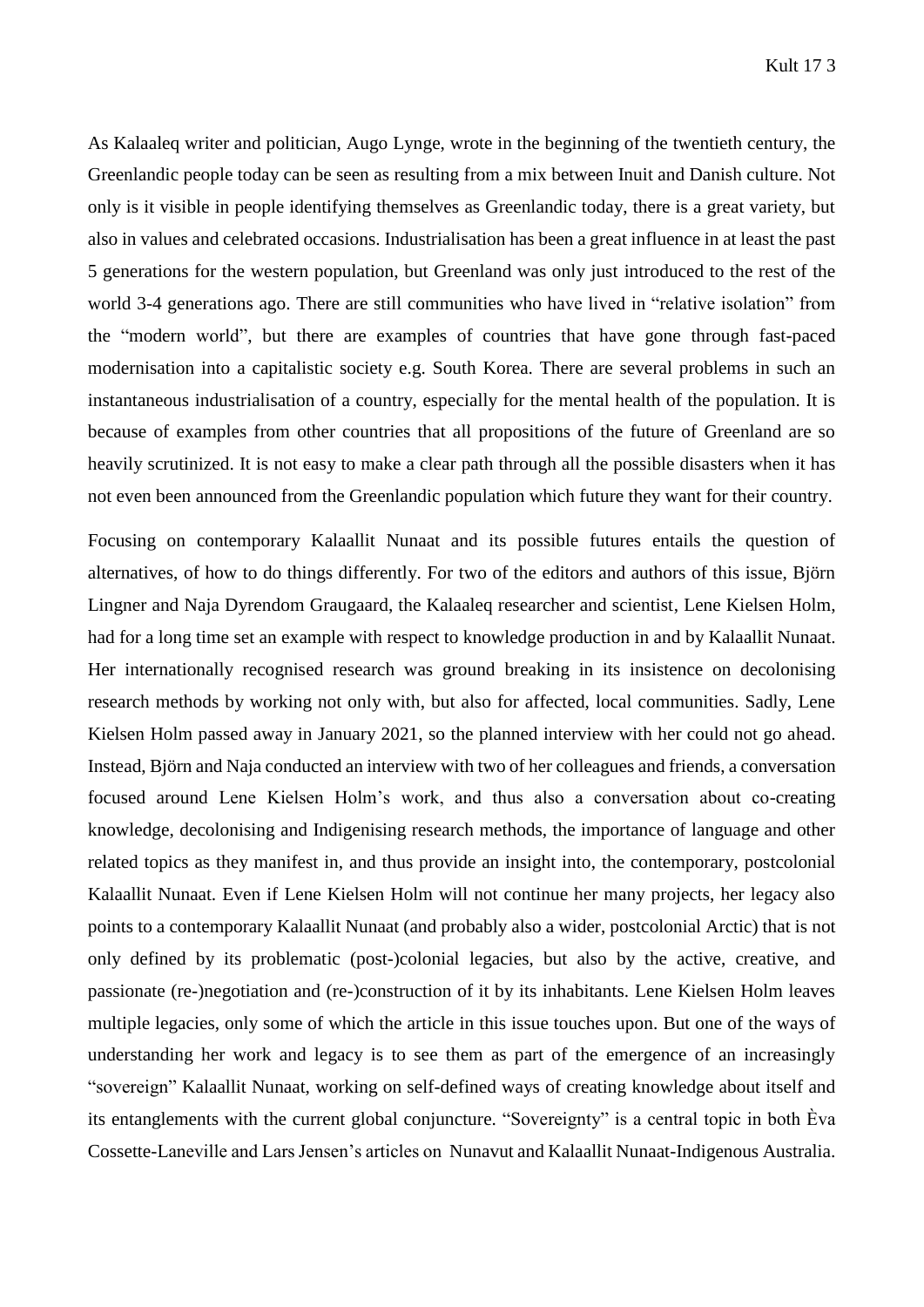The articles illustrate how sovereignty cannot be understood beyond the histories of dominant nation narratives. But they also demonstrate the possibility of questioning the underpinnings of such narratives and through this the importance of imagining alternative ways of defining sovereignty that in themselves represent a first step towards the unfolding of such a sovereignty.

Heightened by the rush for the world's diminishing resources, the quest for or the desire to keep hold of the Arctic pushed forth a particular understanding of territoriality in the region. From this perspective nation-states are seen as holding exclusive sovereignty over a territory, situating Kalaallit Nunaat under the jurisdiction of Denmark. This issue includes a piece by Paninnguaq Boassen analysing Kalaallit author Auge Lynge's *Ukiut 300-nngornerat* (300 years later) novel, published in 1931, that relates the story of a utopian dream for Kalaallit Nunaat. Boassen presents an interesting reflection on the varying meaning of territoriality. At the end of the novel, Lynge narrates a speech given by the highest official in Kalaallit Nunaat where the spectators refer to the leader via the Danish term "amtmand" (leader of a county) which Lynge translates in Kalaallisut as "leader of a country". Boassen emphasises how borders are not a part of Inuit cultures, reinforcing Lynge's understanding of Kalaallit Nunaat as a sovereign, autonomous, state. Boassen's reflection stresses the tenacity of a Westphalian logic of sovereignty and territoriality that insists on dividing the Arctic and locating its different regions under the subjugating eyes of imperial states. While this "border thinking" directly impacts the configuration of places, it also influences ways of producing knowledge about and within a place. The circumpolar nature of the Arctic appears to be pushed aside for a rather fractured understanding of the different parts constituting its whole. The Arctic is a vast area, consisting of many places and peoples, yet they also share many commonalities. What could it mean for Kalaallit Nunaat and the Arctic as a whole to think in terms of similarities and not only differences? Among other things, this issue invites pondering the reality of the circumpolar nature of the Arctic and to pay attention to the many ways in which its different parts relate to one another historically as well as contemporarily.

Recognizing that knowledge and narratives on Kalaallit pasts, presents, and future aspirations in 2022 are conditioned by, sometimes heavily invested in, and increasingly opposing the continuity of colonial mechanisms, this Kult issue also challenges the idea of "neutral" and "objective" (and oftentimes Danish) expertise on 301 years of Danish colonial presence in Kalaallit Nunaat. The intimate relations between European colonial interests and Arctic research are well established by now, but their continuity in contemporary knowledge production on Kalaallit Nunaat seems less widely accepted, and even less frequently challenged. For this reason, we have urged ourselves and each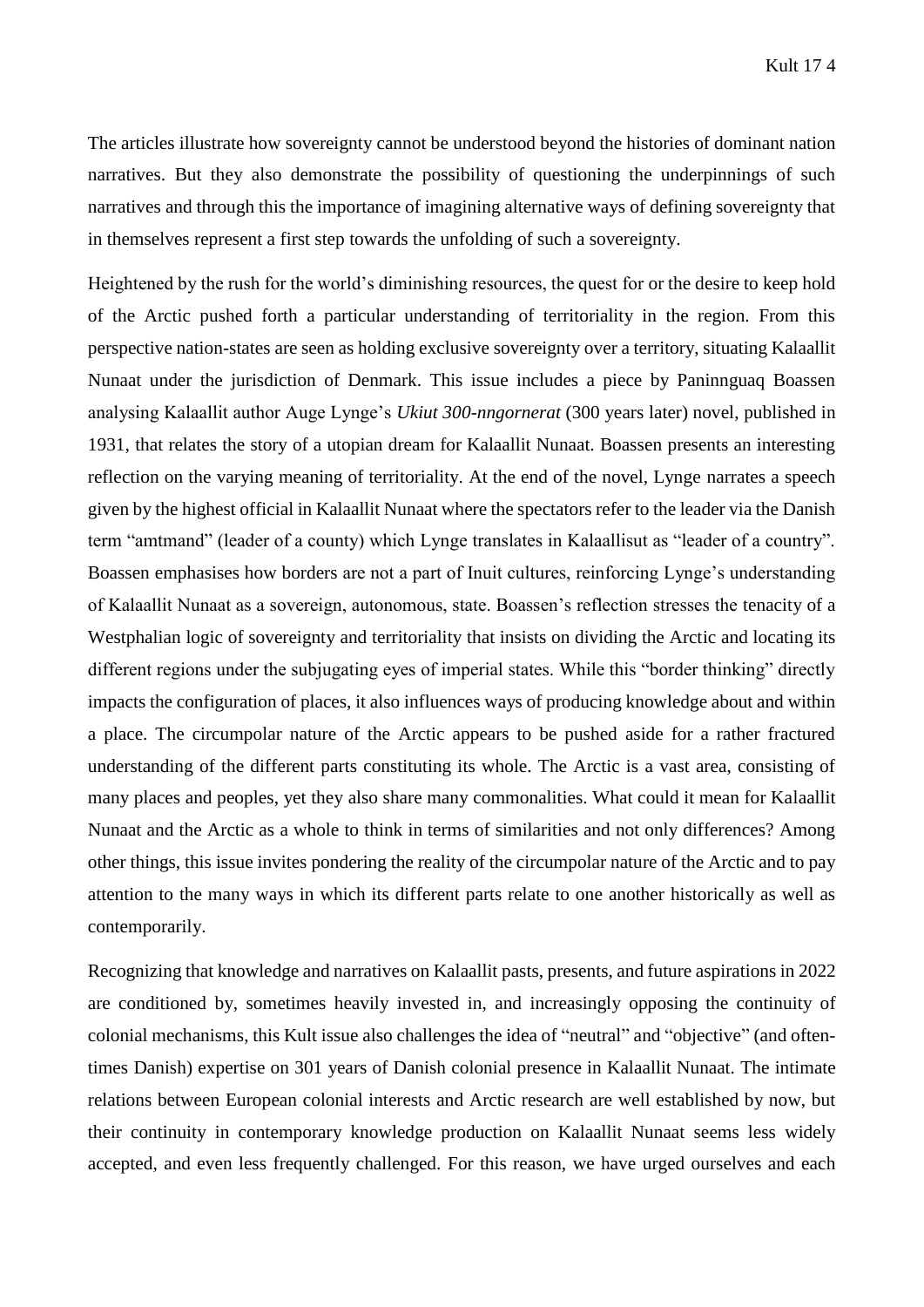author to reflect on the role of positionality, location, background, and power relations as constitutive of the insights that the contributions bring to this Kult issue. Aware of the colonial dynamics by which predominantly white scholars continue to tell and narrate Kalaallit Nunaat and the Arctic, as "unmarked" and "neutral" observers, experts, and policy advisors, this Kult issue insists on the exercise of reflexivity as a way towards destabilising colonial knowledge relations and as a necessary step towards holding our work accountable to its particular perspectives and potential blindfolds. Sofie Malm Henriksen's article is particularly preoccupied with how the benevolently intended Danish researcher unwittingly reproduces blind spots, but also an excellent case illustration of the steps that can be taken to avoid landing up in such a trap.

Meanwhile, being "less about Denmark and more about Kalaallit Nunaat" also entails to actively challenge academic practices that continue to centre certain kinds of perspectives and authorships, at the expense of others. As highlighted in Amalie Høgsbro's article, practices of silencing Kalaallit experiences, views and visions are still disturbingly common in academia. Høgsbro instead proposes a critical feminist lens, as a pathway to undertake "killjoy research" that is consciously unwilling to participate in reproducing hegemonic structures in the study of the Danish-Greenland relationship. In this Kult issue, we also hold that prioritizing Kalaallit authorship is a central part of the decolonial movement towards breaking with colonial knowledge regimes and epistemic violence that also define "301 Years After". Such movement calls for the conscious priority of Kalaallit authorship, expertise and editorial governance, as is reflected in the organisation, content, and editorial membership of this particular Kult issue. It also calls for considering other forms of knowledge as informative to the processes of colonisation and decolonisation in Kalaallit Nunaat. In Laura Lennert Jensen, Anne Chahine and Vivi Vold's work, the debate about the Hans Egede statue in Nuuk and the exhibition *Decolonial Movements in Greenland (Kalaallit Nunaat)* becomes a space for pluriversal thinking and a way to invoke the complexity of the colonial pasts and its present legacies, by bringing together different and perceived realities and understandings. In a similar vein, we have also considered otherthan-academic contributions, artistic pieces, social media posts, video-logs, personal testimonials as valuable and informative contributions to building of contemporary archives of knowledge. A new archive that we are just starting to build, and some of which is reflected in this issue.

Collectively, the contributions can thus be taken as a step in the decolonial journey but also as an acknowledgment of the different knowledge regimes each piece stems from. 300 years later, what we as editors can observe is continuity. Continuity in the necessary and ongoing questioning as to how